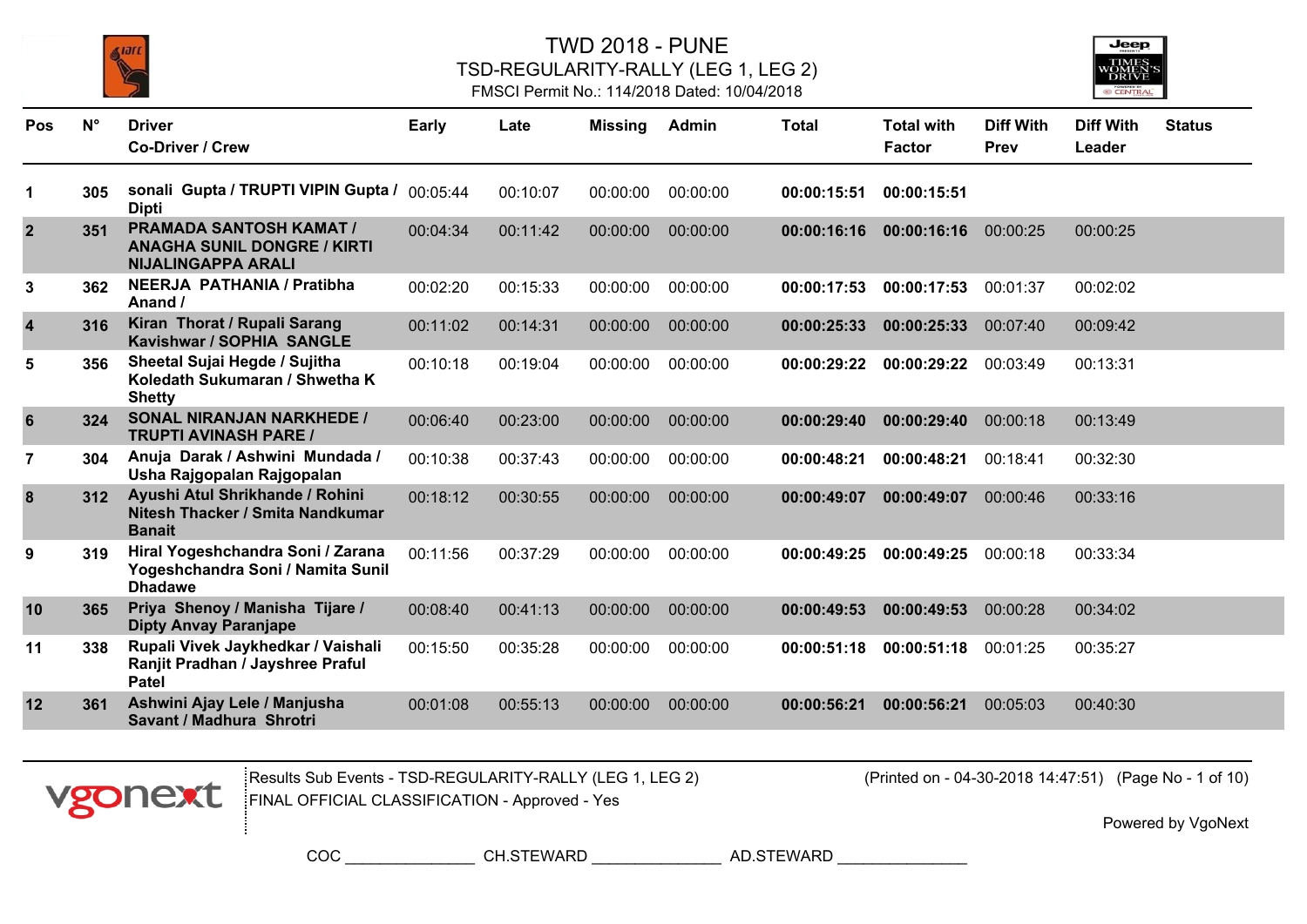

# TWD 2018 - PUNE TSD-REGULARITY-RALLY (LEG 1, LEG 2)



FMSCI Permit No.: 114/2018 Dated: 10/04/2018

| <b>Pos</b> | $N^{\circ}$ | <b>Driver</b><br><b>Co-Driver / Crew</b>                                                     | Early    | Late     | <b>Missing</b> | Admin    | <b>Total</b> | <b>Total with</b><br><b>Factor</b>                     | <b>Diff With</b><br><b>Prev</b> | <b>Diff With</b><br>Leader | <b>Status</b> |
|------------|-------------|----------------------------------------------------------------------------------------------|----------|----------|----------------|----------|--------------|--------------------------------------------------------|---------------------------------|----------------------------|---------------|
| 13         | 383         | <b>MADHAVI KHURANA / Sarita Nitin</b><br><b>AGNIHOTRI / NINA Yatindra</b><br><b>SARDESAI</b> | 00:24:22 | 00:37:11 | 00:00:00       | 00:00:00 | 00:01:01:33  | 00:01:01:33                                            | 00:05:12                        | 00:45:42                   |               |
| 14         | 376         | Meghana Shridhar Chitale / Shivani<br>Chandrashekhar Pankhawala /<br>Vaishali Parag Phadkar  | 00:07:10 | 00:56:03 | 00:00:00       | 00:00:00 | 00:01:03:13  | 00:01:03:13                                            | 00:01:40                        | 00:47:22                   |               |
| 15         | 425         | Chitra / Mridula Deshpande /<br>Anangha Purohit                                              | 00:11:42 | 00:54:33 | 00:00:00       | 00:00:00 | 00:01:06:15  | 00:01:06:15                                            | 00:03:02                        | 00:50:24                   |               |
| 16         | 331         | Shreya Varghese / Pritee RAJESH<br><b>GUPTA / Shailly Vij</b>                                | 00:19:34 | 00:55:59 | 00:00:00       | 00:00:00 | 00:01:15:33  | 00:01:15:33                                            | 00:09:18                        | 00:59:42                   |               |
| 17         | 335         | Prachi Patil / Prachi Pandit / Sabina<br><b>Dsouza</b>                                       | 00:09:44 | 01:06:02 | 00:00:00       | 00:00:00 | 00:01:15:46  | 00:01:15:46                                            | 00:00:13                        | 00:59:55                   |               |
| 18         | 350         | <b>SUDHA SUNDEEP LAKHANI /</b><br><b>GAYATRI GIRISH TATKE / PRACHI</b><br><b>TATAKE</b>      | 00:00:58 | 01:21:36 | 00:00:00       | 00:00:00 | 00:01:22:34  | 00:01:22:34                                            | 00:06:48                        | 01:06:43                   |               |
| 19         | 399         | Sneha Nikhil Mehta / Prerna<br><b>Pramodkumar Munot / Neeta</b>                              | 00:22:14 | 01:00:59 | 00:00:00       | 00:00:00 | 00:01:23:13  | 00:01:23:13                                            | 00:00:39                        | 01:07:22                   |               |
| 20         | 346         | <b>DEEPA NISHITH SHAH / DEEPTI</b><br><b>SEKHAR / INDU KHEMANI</b>                           | 00:30:34 | 00:53:18 | 00:00:00       | 00:00:00 | 00:01:23:52  | 00:01:23:52                                            | 00:00:39                        | 01:08:01                   |               |
| 21         | 366         | Prajakta Kulkarni / Kalpita<br>Chafekar / Aradhana Kapadia                                   | 00:21:00 | 01:08:46 | 00:00:00       | 00:00:00 | 00:01:29:46  | 00:01:29:46                                            | 00:05:54                        | 01:13:55                   |               |
| 22         | 373         | Arushi Nirbhay Gopal / Disha<br>Deepak Bachal / Arpita Praveen<br><b>Muley</b>               | 00:15:10 | 01:14:43 | 00:00:00       | 00:00:00 | 00:01:29:53  | 00:01:29:53                                            | 00:00:07                        | 01:14:02                   |               |
| 23         | 379         | Smita Bhushan Khole / Mugdha<br>Pravin Kshirsagar / Priti Mandar<br><b>Shahane</b>           | 00:18:50 | 01:12:33 | 00:00:00       | 00:00:00 | 00:01:31:23  | 00:01:31:23                                            | 00:01:30                        | 01:15:32                   |               |
| 24         | 315         | Kshitija Prakash Gapchup / Purva<br>Bhageria / Varsha Jagdish<br><b>Chourasia</b>            | 00:09:50 | 01:22:50 | 00:00:00       | 00:00:00 | 00:01:32:40  | 00:01:32:40                                            | 00:01:17                        | 01:16:49                   |               |
|            |             | Results Sub Events - TSD-REGULARITY-RALLY (LEG 1, LEG 2)                                     |          |          |                |          |              | (Printed on - 04-30-2018 14:47:51) (Page No - 2 of 10) |                                 |                            |               |



FINAL OFFICIAL CLASSIFICATION - Approved - Yes

 $(Printed on - 04-30-2018 14:47:51)$   $(Page No - 2 of 10)$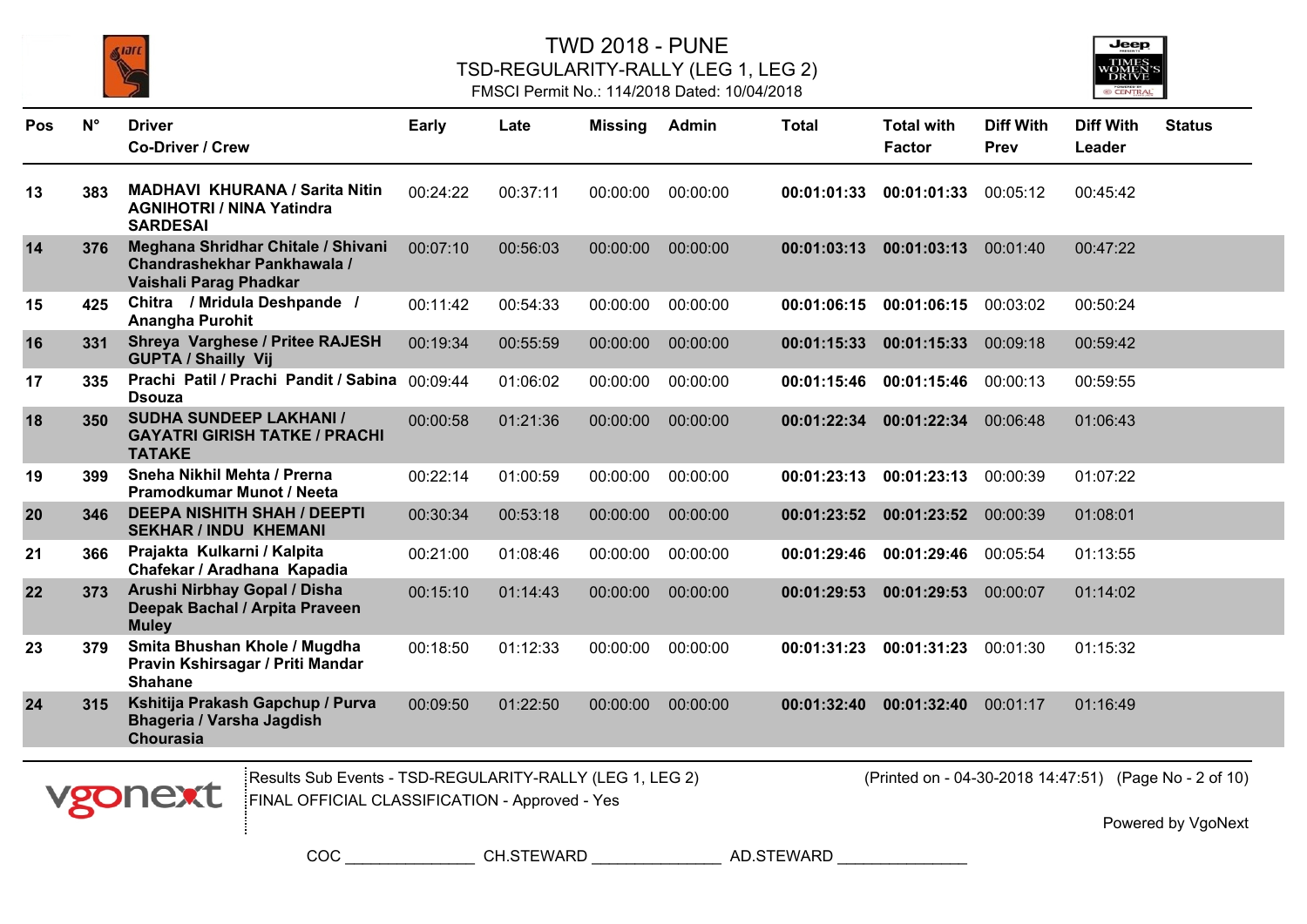



| <b>Pos</b> | $N^{\circ}$ | <b>Driver</b><br><b>Co-Driver / Crew</b>                                                       | <b>Early</b> | Late     | <b>Missing</b> | Admin    | <b>Total</b> | <b>Total with</b><br><b>Factor</b> | <b>Diff With</b><br><b>Prev</b> | <b>Diff With</b><br>Leader | <b>Status</b> |
|------------|-------------|------------------------------------------------------------------------------------------------|--------------|----------|----------------|----------|--------------|------------------------------------|---------------------------------|----------------------------|---------------|
| 25         | 329         | <b>Sharon Chriss Thomas / Janet</b><br>Steven Thomasraje /                                     | 00:42:54     | 00:51:58 | 00:00:00       | 00:00:00 | 00:01:34:52  | 00:01:34:52                        | 00:02:12                        | 01:19:01                   |               |
| 26         | 341         | Anuradha Mishra / Gina<br><b>Chakravarty / TANYA ANAND</b><br><b>RAHEJA</b>                    | 00:36:38     | 00:58:41 | 00:00:00       | 00:00:00 | 00:01:35:19  | 00:01:35:19                        | 00:00:27                        | 01:19:28                   |               |
| 27         | 326         | Sangeeta Meenendra Mulabagal /<br>Shaili Jain / Mitra Boman Khosravi                           | 00:18:26     | 01:17:59 | 00:00:00       | 00:00:00 | 00:01:36:25  | 00:01:36:25                        | 00:01:06                        | 01:20:34                   |               |
| 28         | 307         | ANUJA GAUTAM / NUPUR KHER /<br><b>Shreya SRAVAN</b>                                            | 01:05:16     | 00:31:16 | 00:00:00       | 00:00:00 | 00:01:36:32  | 00:01:36:32                        | 00:00:07                        | 01:20:41                   |               |
| 29         | 314         | <b>APEKSHA SUMIT SAVE / SAVITA</b><br><b>SHANKAR SHETTY / Reena ANAND</b><br><b>JAGTAP</b>     | 00:02:20     | 01:34:34 | 00:00:00       | 00:00:00 | 00:01:36:54  | 00:01:36:54                        | 00:00:22                        | 01:21:03                   |               |
| 30         | 320         | Smita Dikshit / Ratna / Aparna<br><b>Beecham</b>                                               | 00:58:04     | 00:43:34 | 00:00:00       | 00:00:00 | 00:01:41:38  | 00:01:41:38                        | 00:04:44                        | 01:25:47                   |               |
| 31         | 405         | Sharvari Santoshkumar Ullal /<br>Vardayini Nishad Gorhe / Amruta<br><b>Vijay Patil</b>         | 00:37:32     | 01:07:58 | 00:00:00       | 00:00:00 | 00:01:45:30  | 00:01:45:30                        | 00:03:52                        | 01:29:39                   |               |
| 32         | 333         | Samina Khalid / Sonal Deshmukh /<br><b>DORINA SHARMA</b>                                       | 00:22:00     | 01:23:33 | 00:00:00       | 00:00:00 | 00:01:45:33  | 00:01:45:33                        | 00:00:03                        | 01:29:42                   |               |
| 33         | 364         | Garima Jhawar / Maheshwar Purvi /<br><b>Manali Thakkar</b>                                     | 00:29:20     | 00:47:08 | 00:30:00       | 00:00:00 | 00:01:46:28  | 00:01:46:28                        | 00:00:55                        | 01:30:37                   |               |
| 34         | 421         | <b>SWATI RAVINDRA PADHYE / ISHA</b><br><b>RAVINDRA PADHYE / Saee</b><br><b>RAVINDRA PADHYE</b> | 00:34:14     | 01:12:15 | 00:00:00       | 00:00:00 | 00:01:46:29  | 00:01:46:29                        | 00:00:01                        | 01:30:38                   |               |
| 35         | 332         | Urvashi Vikas Soni / Bhavti Anand<br>Doshi / Jaya Narendra Kataria                             | 00:37:44     | 01:10:22 | 00:00:00       | 00:00:00 | 00:01:48:06  | 00:01:48:06                        | 00:01:37                        | 01:32:15                   |               |
| 36         | 353         | <b>ANJALI SHRIKANT AHIRRAO /</b><br><b>PRAGYA GUPTA / NAYANA</b><br><b>MAKARAND THIGALE</b>    | 00:04:58     | 01:43:58 | 00:00:00       | 00:00:00 | 00:01:48:56  | 00:01:48:56                        | 00:00:50                        | 01:33:05                   |               |



Results Sub Events - TSD-REGULARITY-RALLY (LEG 1, LEG 2) (Printed on - 04-30-2018 14:47:51) FINAL OFFICIAL CLASSIFICATION - Approved - Yes

(Printed on - 04-30-2018 14:47:51) (Page No - 3 of 10)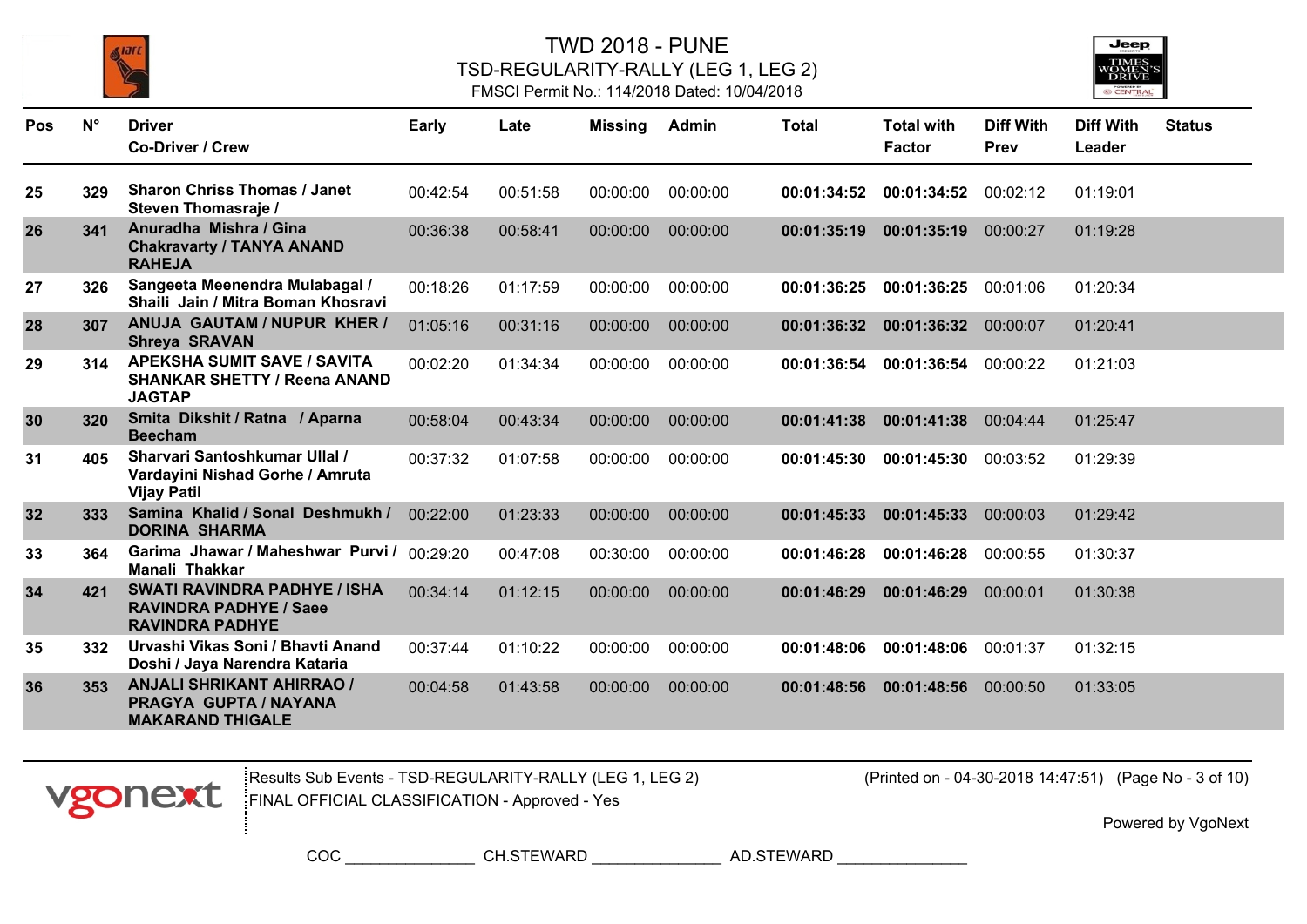



| <b>Pos</b> | $N^{\circ}$ | <b>Driver</b><br><b>Co-Driver / Crew</b>                                                    | <b>Early</b> | Late     | <b>Missing</b> | Admin    | <b>Total</b> | <b>Total with</b><br><b>Factor</b> | <b>Diff With</b><br>Prev | <b>Diff With</b><br>Leader | <b>Status</b> |
|------------|-------------|---------------------------------------------------------------------------------------------|--------------|----------|----------------|----------|--------------|------------------------------------|--------------------------|----------------------------|---------------|
| 37         | 355         | Padmaja Raghunathan / Divya<br>Aggarwal / Shuchi Agrawal                                    | 00:16:08     | 01:35:54 | 00:00:00       | 00:00:00 | 00:01:52:02  | 00:01:52:02                        | 00:03:06                 | 01:36:11                   |               |
| 38         | 310         | Sonal Aurora / SONALI NALIN<br><b>VILEKAR / SAPANA</b><br><b>RADHAKRISHNA LABDE</b>         | 01:05:18     | 00:49:56 | 00:00:00       | 00:00:00 | 00:01:55:14  | 00:01:55:14                        | 00:03:12                 | 01:39:23                   |               |
| 39         | 372         | Paree Nilesh Lalsare / Uma Nachiket<br>Dhavale / Ashwini Oak                                | 00:44:06     | 01:15:20 | 00:00:00       | 00:00:00 | 00:01:59:26  | 00:01:59:26                        | 00:04:12                 | 01:43:35                   |               |
| 40         | 359         | SOMA GHOSH / SHILPI DUTTA /<br><b>SUKANYA RAY</b>                                           | 01:02:58     | 00:57:07 | 00:00:00       | 00:00:00 | 00:02:00:05  | 00:02:00:05                        | 00:00:39                 | 01:44:14                   |               |
| 41         | 357         | Sarika Anand Thigale / Sairandhree<br>Paritosh Sule / Suruchi subodh<br><b>Mandlik</b>      | 00:59:36     | 01:01:46 | 00:00:00       | 00:00:00 | 00:02:01:22  | 00:02:01:22                        | 00:01:17                 | 01:45:31                   |               |
| 42         | 387         | Druti Pravin Totlani / Neepa Jitendra<br>Vira / Bhumika Devang Shroff                       | 00:36:52     | 01:24:45 | 00:00:00       | 00:00:00 | 00:02:01:37  | 00:02:01:37                        | 00:00:15                 | 01:45:46                   |               |
| 43         | 390         | Akhita Chanan / Neelshri Singh /<br>Sangeeta Laishram                                       | 00:37:34     | 01:25:11 | 00:00:00       | 00:00:00 | 00:02:02:45  | 00:02:02:45                        | 00:01:08                 | 01:46:54                   |               |
| 44         | 389         | Sigma Dash / Geeta Iyer / Priyanka<br><b>Almeida</b>                                        | 00:09:14     | 01:58:56 | 00:00:00       | 00:00:00 | 00:02:08:10  | 00:02:08:10                        | 00:05:25                 | 01:52:19                   |               |
| 45         | 396         | Bela Sharma / Savita Mahesh<br>Motiramani / Priti Arvind Nahata                             | 00:17:34     | 01:54:38 | 00:00:00       | 00:00:00 | 00:02:12:12  | 00:02:12:12                        | 00:04:02                 | 01:56:21                   |               |
| 46         | 363         | Sangeeta Narendra Kale / Vaishali<br><b>Bhagwat / Madhavi Rawindra</b><br><b>Mehendaley</b> | 00:32:20     | 01:09:52 | 00:30:00       | 00:00:00 | 00:02:12:12  | 00:02:12:12                        | 00:00:00                 | 01:56:21                   |               |
| 47         | 418         | JYOTSANA BHOJRAJ / ISHA<br><b>SUBHEDAR / SHITAL MHASKE</b>                                  | 00:36:36     | 01:37:39 | 00:00:00       | 00:00:00 | 00:02:14:15  | 00:02:14:15                        | 00:02:03                 | 01:58:24                   |               |
| 48         | 422         | Varsha Ahuja / Seema Ahuja /<br><b>Chanchal Ahuja</b>                                       | 00:29:28     | 01:44:48 | 00:00:00       | 00:00:00 | 00:02:14:16  | 00:02:14:16                        | 00:00:01                 | 01:58:25                   |               |
| 49         | 354         | Amita Marathe / Anagha Kaustubh<br>Kinjawadekar / Pallavi Dinesh<br>Anantwar                | 00:27:50     | 01:50:07 | 00:00:00       | 00:00:00 | 00:02:17:57  | 00:02:17:57                        | 00:03:41                 | 02:02:06                   |               |



Results Sub Events - TSD-REGULARITY-RALLY (LEG 1, LEG 2) (Printed on - 04-30-2018 14:47:51) FINAL OFFICIAL CLASSIFICATION - Approved - Yes

(Printed on - 04-30-2018 14:47:51) (Page No - 4 of 10)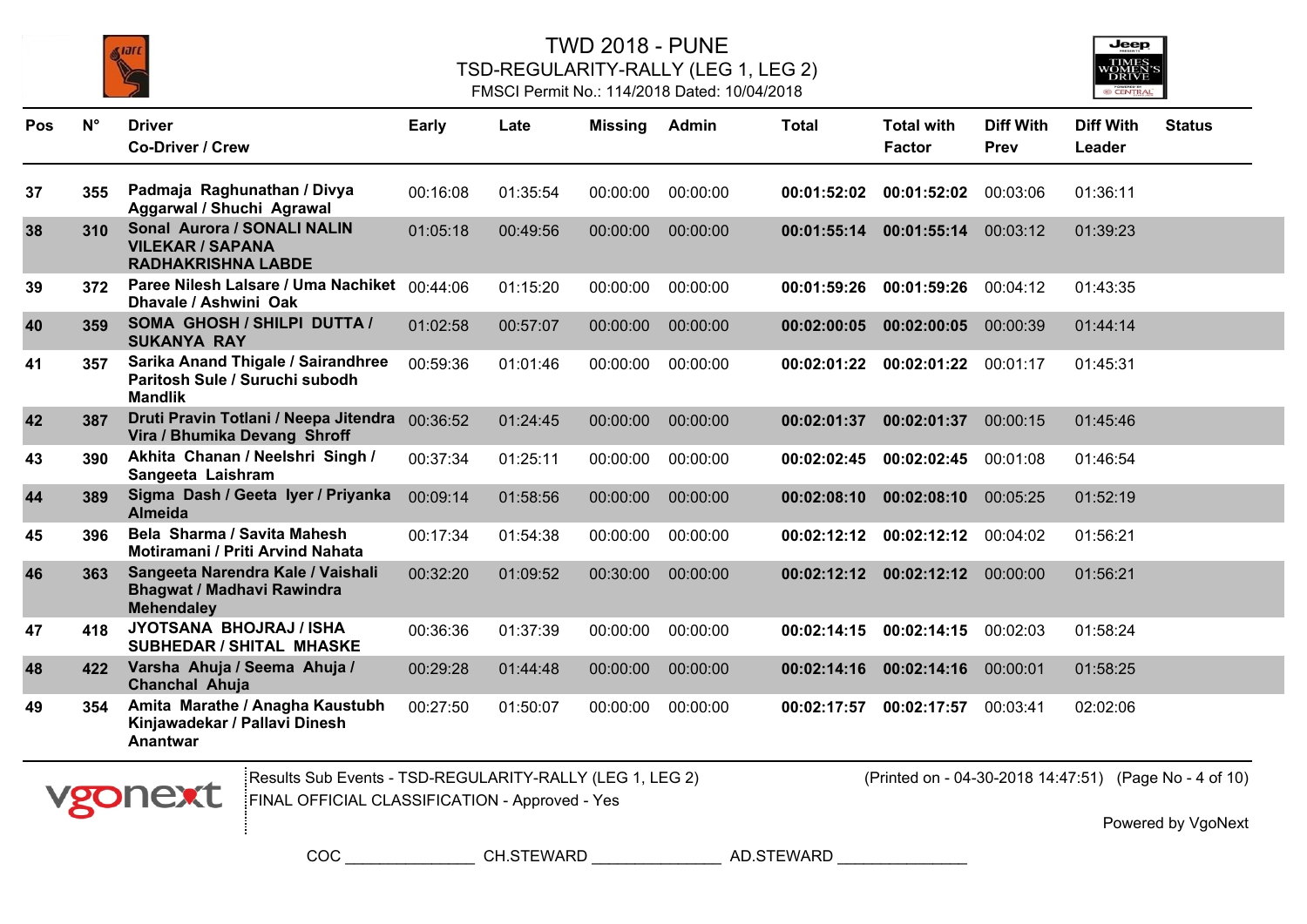



| Pos | $N^{\circ}$ | <b>Driver</b>                                                                                           | Early    | Late     | <b>Missing</b> | Admin    | <b>Total</b> | <b>Total with</b> | <b>Diff With</b> | <b>Diff With</b> | <b>Status</b> |
|-----|-------------|---------------------------------------------------------------------------------------------------------|----------|----------|----------------|----------|--------------|-------------------|------------------|------------------|---------------|
|     |             | <b>Co-Driver / Crew</b>                                                                                 |          |          |                |          |              | <b>Factor</b>     | Prev             | Leader           |               |
| 50  | 412         | Vishakha prashant Bag / Ami<br>mukesh Chheda / Vijayalaxmi<br>shashank Manerikar                        | 01:18:48 | 01:01:21 | 00:00:00       | 00:00:00 | 00:02:20:09  | 00:02:20:09       | 00:02:12         | 02:04:18         |               |
| 51  | 370         | Radha Sharma / Tasneam Popat /<br>Namita Herwadkar                                                      | 00:18:38 | 01:32:07 | 00:30:00       | 00:00:00 | 00:02:20:45  | 00:02:20:45       | 00:00:36         | 02:04:54         |               |
| 52  | 360         | Kavita Sharad Sonawane / Dipti<br>Pramod Wani / Ashwini Arun Vaze                                       | 00:40:06 | 01:42:42 | 00:00:00       | 00:00:00 | 00:02:22:48  | 00:02:22:48       | 00:02:03         | 02:06:57         |               |
| 53  | 423         | <b>Tejal Manan Shah / Dhanashree</b><br>Hardik Shah / Poonam Amit<br><b>Dhadiwal</b>                    | 00:33:46 | 01:50:14 | 00:00:00       | 00:00:00 | 00:02:24:00  | 00:02:24:00       | 00:01:12         | 02:08:09         |               |
| 54  | 352         | Susmeta Vaibav Dadde / Gouri<br>Deepak Moholkar / Girija Deepak<br><b>Moholkar</b>                      | 00:36:34 | 01:49:32 | 00:00:00       | 00:00:00 | 00:02:26:06  | 00:02:26:06       | 00:02:06         | 02:10:15         |               |
| 55  | 416         | RITU GOEL / POONAM VANVARI /<br><b>SNEHA SURANA</b>                                                     | 00:12:48 | 02:18:35 | 00:00:00       | 00:00:00 | 00:02:31:23  | 00:02:31:23       | 00:05:17         | 02:15:32         |               |
| 56  | 306         | pooja kapadia / amisha bapat / tina<br>dharamsey                                                        | 00:20:34 | 02:12:55 | 00:00:00       | 00:00:00 | 00:02:33:29  | 00:02:33:29       | 00:02:06         | 02:17:38         |               |
| 57  | 371         | Suchita Sthalekar / Gauri<br>Kacherikar / Sarita Khasnis                                                | 00:37:14 | 01:59:49 | 00:00:00       | 00:00:00 | 00:02:37:03  | 00:02:37:03       | 00:03:34         | 02:21:12         |               |
| 58  | 374         | Dr. SHITAL Shivaji Kolhe /<br><b>SANGEETA MARUTI PATIL /</b><br><b>Mahindra</b>                         | 00:13:58 | 02:24:48 | 00:00:00       | 00:00:00 | 00:02:38:46  | 00:02:38:46       | 00:01:43         | 02:22:55         |               |
| 59  | 322         | Vidya Jaysing Kadam / Alpana<br>Bajpai /                                                                | 00:36:16 | 01:34:46 | 00:30:00       | 00:00:00 | 00:02:41:02  | 00:02:41:02       | 00:02:16         | 02:25:11         |               |
| 60  | 317         | <b>GOWRI PRASAD DESHPANDE /</b><br><b>MINAL NILESH DESHPANDE /</b><br><b>ROHINI RAJENDRA MALSHETWAR</b> | 01:43:54 | 00:59:52 | 00:00:00       | 00:00:00 | 00:02:43:46  | 00:02:43:46       | 00:02:44         | 02:27:55         |               |
| 61  | 347         | SHRUTI SHARMA / Preeti Acharya / 00:15:44<br>Dipti Sudhir Dapurkar                                      |          | 01:58:22 | 00:30:00       | 00:00:00 | 00:02:44:06  | 00:02:44:06       | 00:00:20         | 02:28:15         |               |



Results Sub Events - TSD-REGULARITY-RALLY (LEG 1, LEG 2) (Printed on - 04-30-2018 14:47:51) FINAL OFFICIAL CLASSIFICATION - Approved - Yes

(Printed on - 04-30-2018 14:47:51) (Page No - 5 of 10)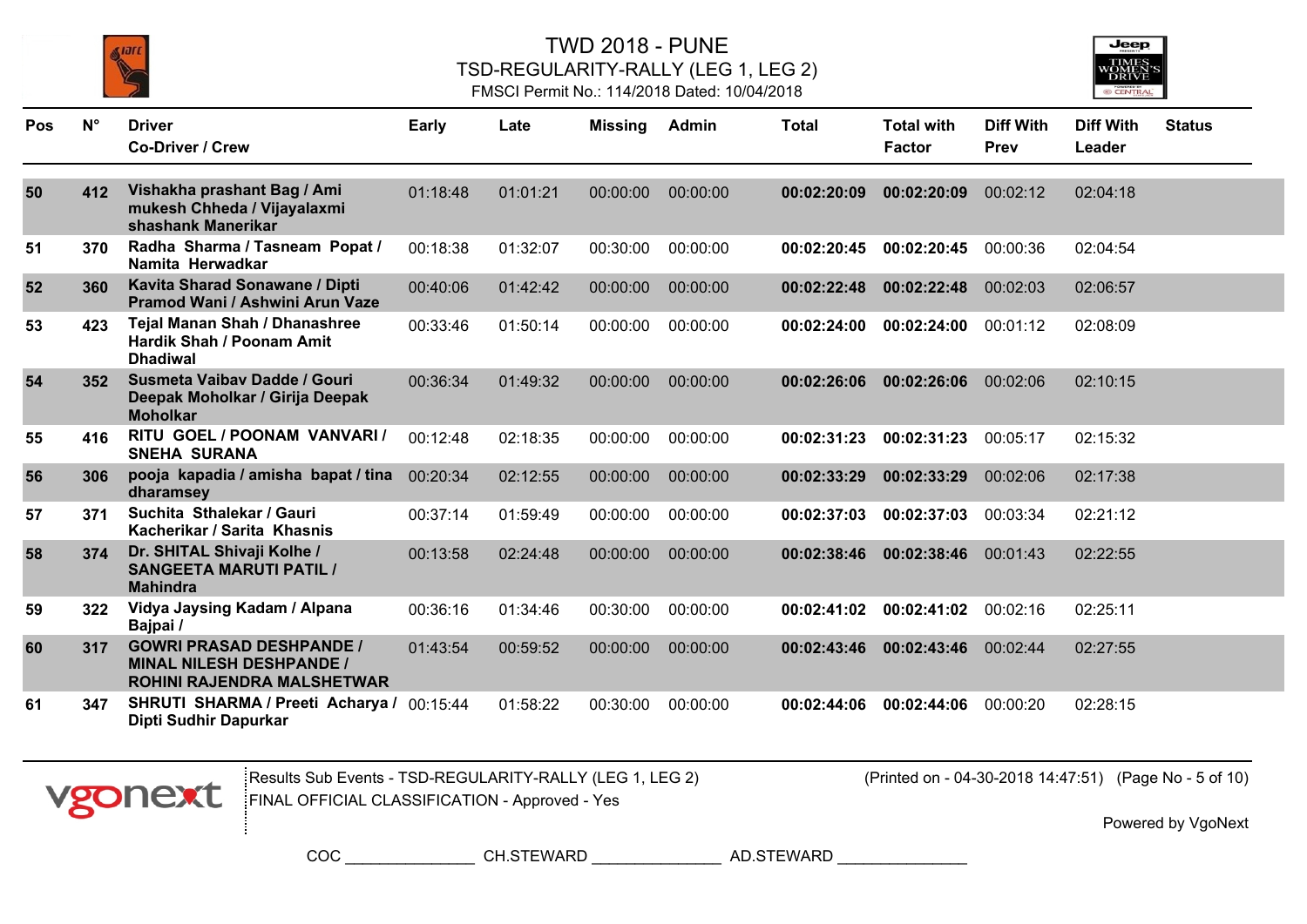



| <b>Pos</b> | $N^{\circ}$ | <b>Driver</b><br><b>Co-Driver / Crew</b>                                               | <b>Early</b> | Late     | Missing  | Admin    | <b>Total</b> | <b>Total with</b><br><b>Factor</b> | <b>Diff With</b><br>Prev | <b>Diff With</b><br>Leader | <b>Status</b> |
|------------|-------------|----------------------------------------------------------------------------------------|--------------|----------|----------|----------|--------------|------------------------------------|--------------------------|----------------------------|---------------|
| 62         | 330         | Tonu Sojatia / Bhavana Verma /                                                         | 01:13:42     | 01:30:26 | 00:00:00 | 00:00:00 | 00:02:44:08  | 00:02:44:08                        | 00:00:02                 | 02:28:17                   |               |
|            |             | Paridhi Bhati                                                                          |              |          |          |          |              |                                    |                          |                            |               |
| 63         | 311         | Reena Kiran Repe / Rashmi Kumari<br>Nagori / Madhura Lanjekar                          | 00:43:12     | 02:02:22 | 00:00:00 | 00:00:00 | 00:02:45:34  | 00:02:45:34                        | 00:01:26                 | 02:29:43                   |               |
| 64         | 375         | Ummesalma Deshpande / Dipti<br>Lonkar /                                                | 00:55:20     | 01:21:02 | 00:30:00 | 00:00:00 | 00:02:46:22  | 00:02:46:22                        | 00:00:48                 | 02:30:31                   |               |
| 65         | 382         | Prachi Singh / Nita Patidar /<br>Sampada Sanjay Bobadi                                 | 01:16:52     | 01:30:18 | 00:00:00 | 00:00:00 | 00:02:47:10  | 00:02:47:10                        | 00:00:48                 | 02:31:19                   |               |
| 66         | 327         | Shweta Gahlout / Snehul Singh /                                                        | 01:13:08     | 01:34:40 | 00:00:00 | 00:00:00 | 00:02:47:48  | 00:02:47:48                        | 00:00:38                 | 02:31:57                   |               |
| 67         | 368         | Mansi Kiran Bende / Mrunalini<br>Vijaysinh Chavan / Nisha Dilip Mistry                 | 01:04:02     | 01:18:09 | 00:30:00 | 00:00:00 | 00:02:52:11  | 00:02:52:11                        | 00:04:23                 | 02:36:20                   |               |
| 68         | 321         | Mily Krishnagopal Dasgupta / Madhu 01:32:46<br>Piyush Jalan / Nipa Deepak Dong         |              | 01:26:04 | 00:00:00 | 00:00:00 | 00:02:58:50  | 00:02:58:50                        | 00:06:39                 | 02:42:59                   |               |
| 69         | 380         | Urvashi Gupta / Swati Chandra /<br>Shaileja Pagare                                     | 00:42:18     | 02:18:31 | 00:00:00 | 00:00:00 | 00:03:00:49  | 00:03:00:49                        | 00:01:59                 | 02:44:58                   |               |
| 70         | 408         | Amrita Chandrashekha Iyer / Mamta<br>Tejaswi Manepalli / Mithali Umesh<br><b>Ghode</b> | 00:31:12     | 02:34:20 | 00:00:00 | 00:00:00 | 00:03:05:32  | 00:03:05:32                        | 00:04:43                 | 02:49:41                   |               |
| 71         | 348         | Asefa Vijay Kumar / Disha<br>Maheshwari /                                              | 00:14:26     | 02:22:55 | 00:30:00 | 00:00:00 | 00:03:07:21  | 00:03:07:21                        | 00:01:49                 | 02:51:30                   |               |
| 72         | 309         | Sonali Krishna Kakade / Vinita<br>Revanu Navadgi / Tripti R Shetty                     | 00:04:32     | 03:04:46 | 00:00:00 | 00:00:00 | 00:03:09:18  | 00:03:09:18                        | 00:01:57                 | 02:53:27                   |               |
| 73         | 386         | Apoorva Yash Sapra / Rucha Arun<br>Jog / Anjali                                        | 01:04:16     | 02:06:43 | 00:00:00 | 00:00:00 | 00:03:10:59  | 00:03:10:59                        | 00:01:41                 | 02:55:08                   |               |
| 74         | 358         | Pranita Raja Tehare / Pallavi<br><b>Shamrao Yadav /</b>                                | 00:36:54     | 02:35:35 | 00:00:00 | 00:00:00 | 00:03:12:29  | 00:03:12:29                        | 00:01:30                 | 02:56:38                   |               |
| 75         | 385         | Akshaya Ashok Zanzad / Gunit Kaur<br>Sethi / Anuja Ashok Zanzad                        | 01:04:32     | 02:10:44 | 00:00:00 | 00:00:00 | 00:03:15:16  | 00:03:15:16                        | 00:02:47                 | 02:59:25                   |               |



Results Sub Events - TSD-REGULARITY-RALLY (LEG 1, LEG 2) (Printed on - 04-30-2018 14:47:51) FINAL OFFICIAL CLASSIFICATION - Approved - Yes

(Printed on - 04-30-2018 14:47:51) (Page No - 6 of 10)

Powered by VgoNext

COC \_\_\_\_\_\_\_\_\_\_\_\_\_\_\_ CH.STEWARD \_\_\_\_\_\_\_\_\_\_\_\_\_\_\_ AD.STEWARD \_\_\_\_\_\_\_\_\_\_\_\_\_\_\_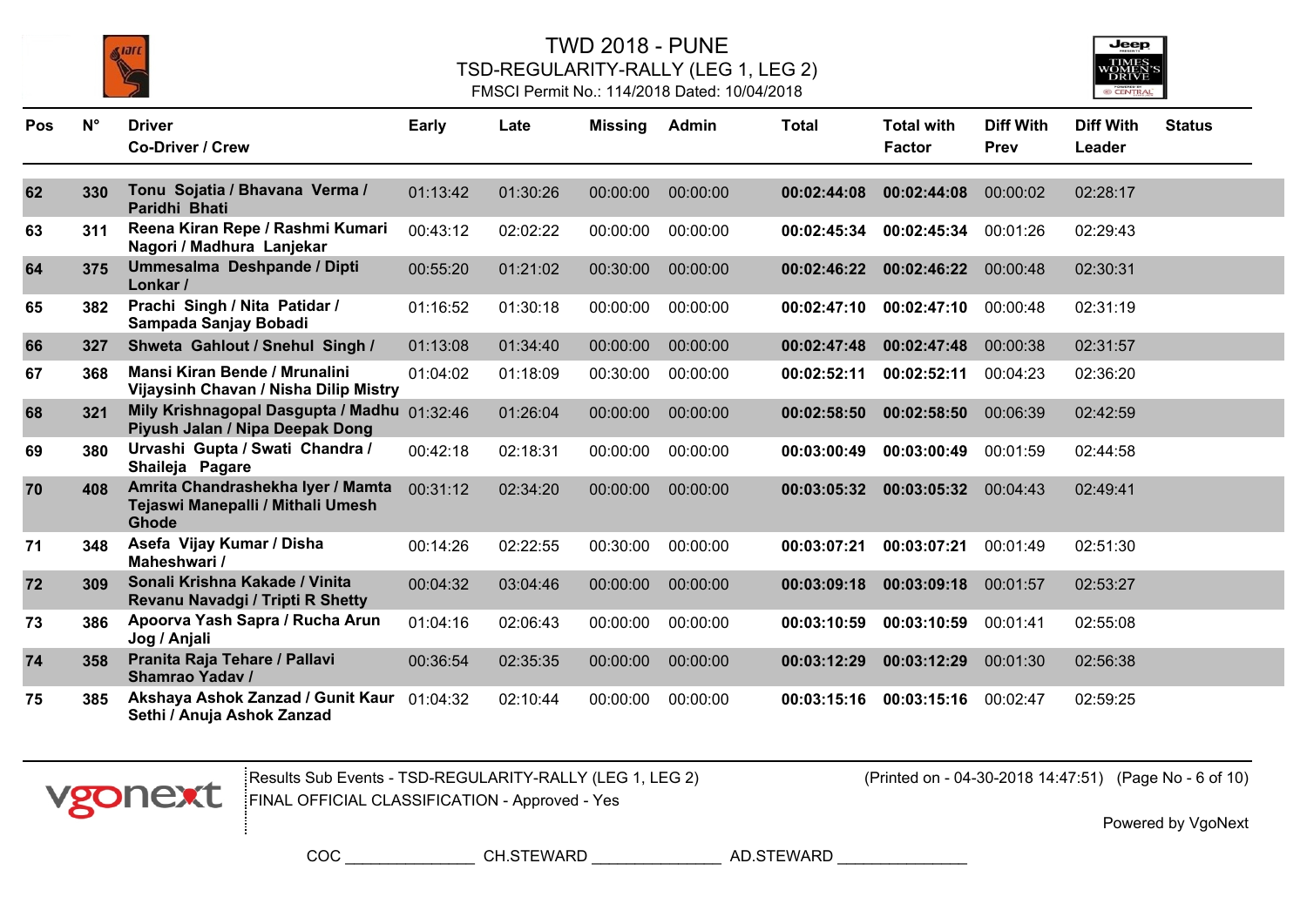



| Pos | $N^{\circ}$ | <b>Driver</b><br><b>Co-Driver / Crew</b>                                                              | Early    | Late     | <b>Missing</b> | Admin    | <b>Total</b> | <b>Total with</b><br><b>Factor</b> | <b>Diff With</b><br>Prev | <b>Diff With</b><br>Leader | <b>Status</b> |
|-----|-------------|-------------------------------------------------------------------------------------------------------|----------|----------|----------------|----------|--------------|------------------------------------|--------------------------|----------------------------|---------------|
| 76  | 404         | Pooja Khanolkar / Sanyogita Vidit<br>Bhargava / Ruchi Aditya Talekar                                  | 00:51:20 | 02:25:49 | 00:00:00       | 00:00:00 | 00:03:17:09  | 00:03:17:09                        | 00:01:53                 | 03:01:18                   |               |
| 77  | 384         | Vaishali Kasturi / Neha Mahabal /<br>Rekha Chaturvedi                                                 | 00:26:52 | 02:54:19 | 00:00:00       | 00:00:00 | 00:03:21:11  | 00:03:21:11                        | 00:04:02                 | 03:05:20                   |               |
| 78  | 339         | Meera Rakesh Mehta / Sania<br>Siddiqui / Priyanka Saxena                                              | 00:50:04 | 02:05:01 | 00:30:00       | 00:00:00 | 00:03:25:05  | 00:03:25:05                        | 00:03:54                 | 03:09:14                   |               |
| 79  | 415         | AYESHA GHANDY / Aneesha<br>Jaisheel / Geetika Chhatpar                                                | 01:16:30 | 02:08:44 | 00:00:00       | 00:00:00 | 00:03:25:14  | 00:03:25:14                        | 00:00:09                 | 03:09:23                   |               |
| 80  | 417         | Tanuja Jaydeep Sardesai / Namarata 01:00:02<br>Jignesh Trivedi / Rashmi Shashank<br><b>Upadhyay</b>   |          | 01:25:21 | 01:00:00       | 00:00:00 | 00:03:25:23  | 00:03:25:23                        | 00:00:09                 | 03:09:32                   |               |
| 81  | 400         | Ruchi Bhasin / Prostutee<br>Goswami / Swati Goswami                                                   | 01:21:20 | 01:35:25 | 00:30:00       | 00:00:00 | 00:03:26:45  | 00:03:26:45                        | 00:01:22                 | 03:10:54                   |               |
| 82  | 328         | Kiran Bhavishya Tyagi / Anupama<br>Amit Mishra / Kalpana                                              | 00:00:00 | 02:31:24 | 01:00:00       | 00:00:00 | 00:03:31:24  | 00:03:31:24                        | 00:04:39                 | 03:15:33                   |               |
| 83  | 424         | SHRUTI LUNKAD / SARIKA NAIK /<br><b>JOSHI</b>                                                         | 00:26:42 | 03:05:40 | 00:00:00       | 00:00:00 | 00:03:32:22  | 00:03:32:22                        | 00:00:58                 | 03:16:31                   |               |
| 84  | 377         | <b>GEETANJALI Ranjeet DESHMUKH /</b><br><b>PREETI Surjeet PAWAR / RAJLAXMI</b><br><b>Vijay PARKHE</b> | 00:46:06 | 01:50:08 | 01:00:00       | 00:00:00 | 00:03:36:14  | 00:03:36:14                        | 00:03:52                 | 03:20:23                   |               |
| 85  | 349         | URMI RAMBHIA / Archana Rathi /<br><b>MANALI DANAIT</b>                                                | 00:10:56 | 01:57:24 | 01:30:00       | 00:00:00 | 00:03:38:20  | 00:03:38:20                        | 00:02:06                 | 03:22:29                   |               |
| 86  | 414         | Kajal Vipul Agarwal / Shaarvie<br>Kulkarni / Shraddha                                                 | 01:28:36 | 01:19:20 | 01:00:00       | 00:00:00 | 00:03:47:56  | 00:03:47:56                        | 00:09:36                 | 03:32:05                   |               |
| 87  | 388         | Annjum Qureshi / Shehnaz<br>Nalband / Saiqa Shaikh                                                    | 00:25:14 | 03:25:47 | 00:00:00       | 00:00:00 | 00:03:51:01  | 00:03:51:01                        | 00:03:05                 | 03:35:10                   |               |
| 88  | 391         | Aparna Vardhan / Sheetal Pravin<br><b>Badhe / Neha Sudhan Kamat</b>                                   | 00:03:44 | 01:47:43 | 02:00:00       | 00:00:00 | 00:03:51:27  | 00:03:51:27                        | 00:00:26                 | 03:35:36                   |               |
| 89  | 367         | Neerja Anil Moolani / Yajyoti Digvijay 01:08:34<br>Singh / Christine Umesh Paryani                    |          | 02:17:16 | 00:30:00       | 00:00:00 | 00:03:55:50  | 00:03:55:50                        | 00:04:23                 | 03:39:59                   |               |



Results Sub Events - TSD-REGULARITY-RALLY (LEG 1, LEG 2) (Printed on - 04-30-2018 14:47:51) FINAL OFFICIAL CLASSIFICATION - Approved - Yes

(Printed on - 04-30-2018 14:47:51) (Page No - 7 of 10)

Powered by VgoNext

COC \_\_\_\_\_\_\_\_\_\_\_\_\_\_\_\_\_\_\_ CH.STEWARD \_\_\_\_\_\_\_\_\_\_\_\_\_\_\_\_\_\_\_ AD.STEWARD \_\_\_\_\_\_\_\_\_\_\_\_\_\_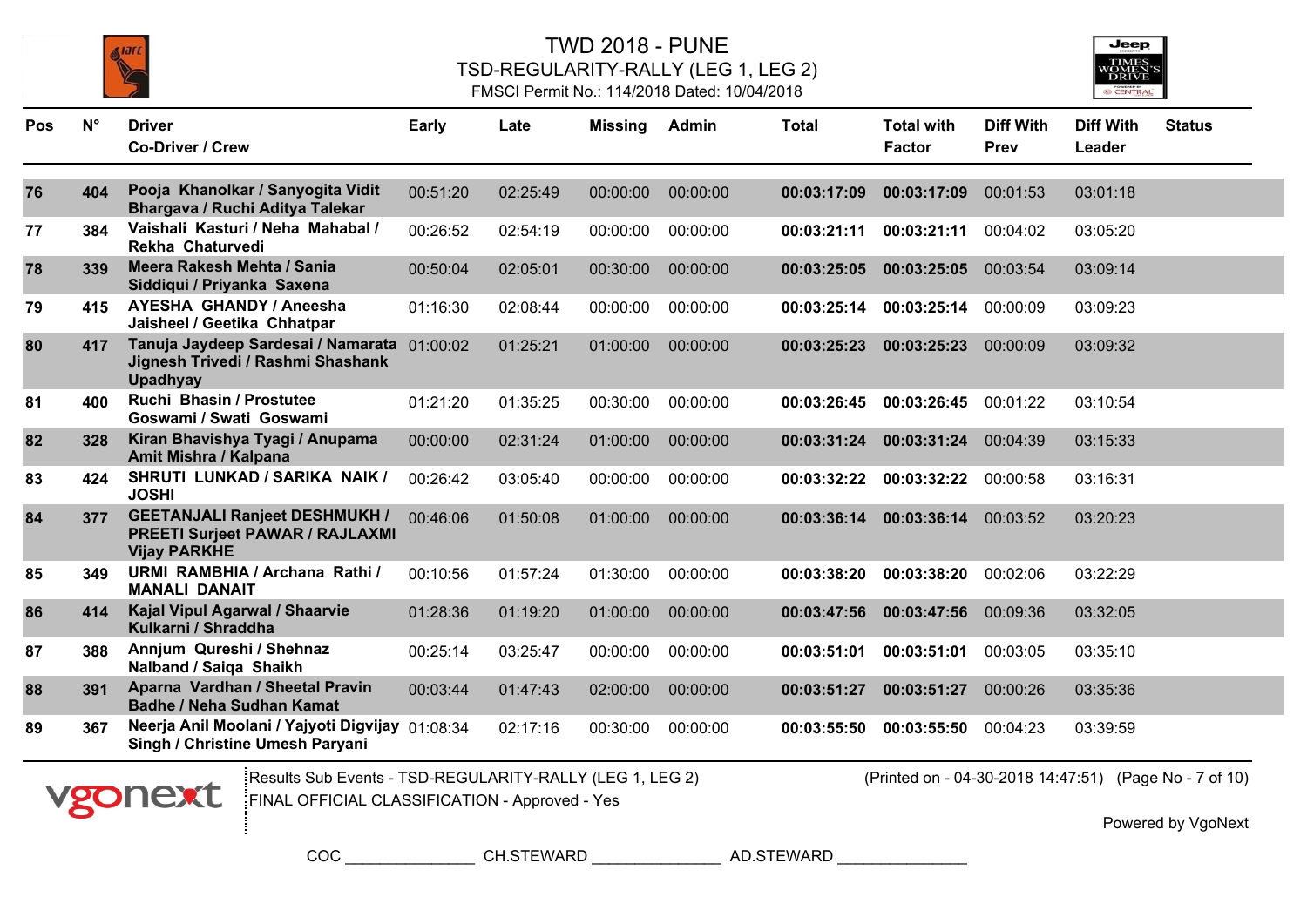



| Pos | $N^{\circ}$ | <b>Driver</b><br><b>Co-Driver / Crew</b>                                                                       | <b>Early</b> | Late     | <b>Missing</b> | Admin    | <b>Total</b> | <b>Total with</b><br><b>Factor</b> | <b>Diff With</b><br><b>Prev</b> | <b>Diff With</b><br>Leader | <b>Status</b> |
|-----|-------------|----------------------------------------------------------------------------------------------------------------|--------------|----------|----------------|----------|--------------|------------------------------------|---------------------------------|----------------------------|---------------|
|     |             |                                                                                                                |              |          |                |          |              |                                    |                                 |                            |               |
| 90  | 407         | Saily Parag Shellikeri / Esha Pramod<br><b>Panse / Nishita Ratan Shetty</b>                                    | 00:05:50     | 02:51:58 | 01:00:00       | 00:00:00 | 00:03:57:48  | 00:03:57:48                        | 00:01:58                        | 03:41:57                   |               |
| 91  | 334         | Shabana Usman Memon / Amruta<br>Alfred Timothy / Rini Manoj Nair                                               | 00:33:48     | 03:24:20 | 00:00:00       | 00:00:00 | 00:03:58:08  | 00:03:58:08                        | 00:00:20                        | 03:42:17                   |               |
| 92  | 303         | Karishma . / Pradnya Rahul<br>Chivate / Rupali                                                                 | 02:07:48     | 01:54:37 | 00:00:00       | 00:00:00 | 00:04:02:25  | 00:04:02:25                        | 00:04:17                        | 03:46:34                   |               |
| 93  | 369         | Kanchan Ranjan Singh / Surbhi<br>Roshan Mishra / Wahida Nafees<br>Ansari                                       | 00:02:34     | 04:01:07 | 00:00:00       | 00:00:00 | 00:04:03:41  | 00:04:03:41                        | 00:01:16                        | 03:47:50                   |               |
| 94  | 413         | Shilpa Shivkumar Kokate / Jayshree 00:51:34<br>Deepak Langade / Smita Rathod                                   |              | 02:50:01 | 00:30:00       | 00:00:00 | 00:04:11:35  | 00:04:11:35                        | 00:07:54                        | 03:55:44                   |               |
| 95  | 420         | Vishaka Ayalur / Padma Ayalur /<br>Prabha                                                                      | 01:07:46     | 02:34:58 | 00:30:00       | 00:00:00 | 00:04:12:44  | 00:04:12:44                        | 00:01:09                        | 03:56:53                   |               |
| 96  | 343         | <b>KANAN JIGNESH SHAH / SEJAL</b><br><b>MEHTA / SONIA Rajesh RAO</b>                                           | 00:57:38     | 03:21:27 | 00:00:00       | 00:00:00 | 00:04:19:05  | 00:04:19:05                        | 00:06:21                        | 04:03:14                   |               |
| 97  | 323         | sheetal abhijit Raysoni / Pallavy<br>Shailesh Phadtare / Madhuri Vijay<br>Jadhave                              | 00:00:00     | 04:23:29 | 00:00:00       | 00:00:00 | 00:04:23:29  | 00:04:23:29                        | 00:04:24                        | 04:07:38                   |               |
| 98  | 313         | shilpa Chemudupati / karishma<br>bansal / Arati Rajesh Prabhu                                                  | 00:50:22     | 02:03:18 | 01:30:00       | 00:00:00 | 00:04:23:40  | 00:04:23:40                        | 00:00:11                        | 04:07:49                   |               |
| 99  | 395         | <b>LEENA Swapnil BHOSKAR /</b><br><b>ASHWINI RAJESH</b><br><b>SAVERGAONKAR / REVATI Anil</b><br><b>DIVEKER</b> | 00:23:24     | 02:02:01 | 02:00:00       | 00:00:00 | 00:04:25:25  | 00:04:25:25                        | 00:01:45                        | 04:09:34                   |               |
| 100 | 410         | ANJALI JAYDEEP DEOGADKAR /<br><b>SONAL VIDYASAGAR HALINGALI /</b><br><b>SHRUTI AASHISH MARATHE</b>             | 01:02:14     | 03:27:14 | 00:00:00       | 00:00:00 | 00:04:29:28  | 00:04:29:28                        | 00:04:03                        | 04:13:37                   |               |
| 101 | 411         | Meenakshi Khanna / NIKITA<br>SINGH / PARAG Agrawal                                                             | 02:11:38     | 02:18:55 | 00:00:00       | 00:00:00 | 00:04:30:33  | 00:04:30:33                        | 00:01:05                        | 04:14:42                   |               |



Results Sub Events - TSD-REGULARITY-RALLY (LEG 1, LEG 2) (Printed on - 04-30-2018 14:47:51) FINAL OFFICIAL CLASSIFICATION - Approved - Yes

(Printed on - 04-30-2018 14:47:51) (Page No - 8 of 10)

| COC | CH.STEWARD | AD.STEWARD |  |
|-----|------------|------------|--|
|     |            |            |  |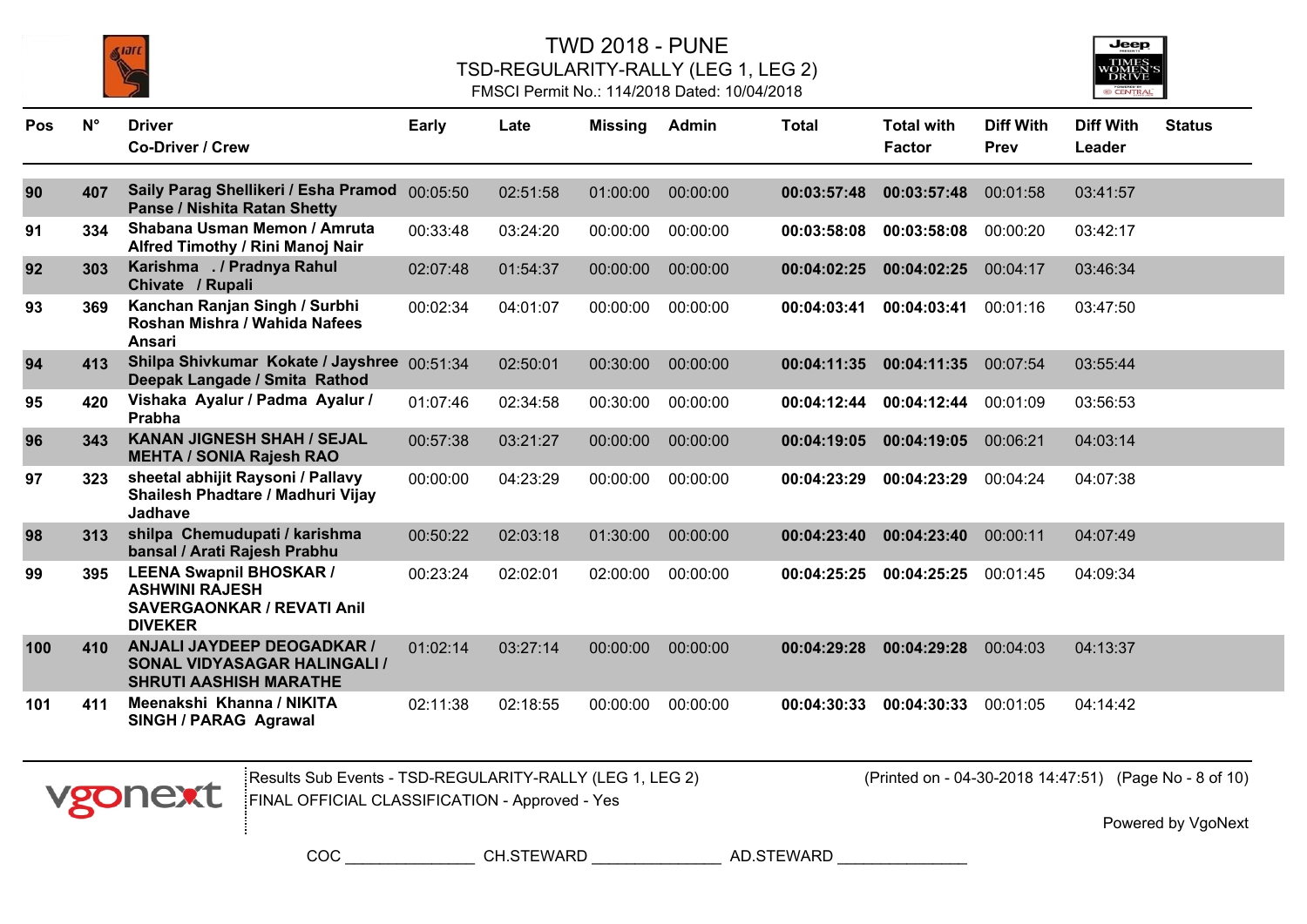



| Pos | $N^{\circ}$ | <b>Driver</b>                                                                                  | Early    | Late     | <b>Missing</b> | Admin    | <b>Total</b> | <b>Total with</b> | <b>Diff With</b> | <b>Diff With</b> | <b>Status</b> |
|-----|-------------|------------------------------------------------------------------------------------------------|----------|----------|----------------|----------|--------------|-------------------|------------------|------------------|---------------|
|     |             | <b>Co-Driver / Crew</b>                                                                        |          |          |                |          |              | <b>Factor</b>     | Prev             | Leader           |               |
| 102 | 340         | Seema Kamal Kohli / Preeti<br><b>Mahaveer Patil / Sujata Deepak</b><br><b>Agarwal</b>          | 00:33:14 | 03:59:25 | 00:00:00       | 00:00:00 | 00:04:32:39  | 00:04:32:39       | 00:02:06         | 04:16:48         |               |
| 103 | 403         | kavita sheth / veebha Narendra<br>singh / aradhana kannojiya                                   | 01:40:36 | 02:24:28 | 00:30:00       | 00:00:00 | 00:04:35:04  | 00:04:35:04       | 00:02:25         | 04:19:13         |               |
| 104 | 336         | <b>SUMAN NACHIKET DONDE / JYOTI</b><br><b>MAHENDRA GAIWAKD / SHEETAL</b><br><b>AMIT SAWANT</b> | 01:20:22 | 03:16:31 | 00:00:00       | 00:00:00 | 00:04:36:53  | 00:04:36:53       | 00:01:49         | 04:21:02         |               |
| 105 | 419         | Jyoti Kappal Mehndiratta / Anusua<br>Diya Chowdhury / Murthy Lakshmi                           | 01:41:28 | 02:55:35 | 00:00:00       | 00:00:00 | 00:04:37:03  | 00:04:37:03       | 00:00:10         | 04:21:12         |               |
| 106 | 401         | <b>Sunita Dhanesh Patil / AMALA</b><br><b>AMOL KARANDIKER / Mrigna</b><br>tendulkar            | 00:46:24 | 03:22:38 | 00:30:00       | 00:00:00 | 00:04:39:02  | 00:04:39:02       | 00:01:59         | 04:23:11         |               |
| 107 | 397         | <b>MALLIKA PAL / NISHA RAM /</b><br><b>SWATI SAVERA</b>                                        | 00:51:04 | 03:49:40 | 00:00:00       | 00:00:00 | 00:04:40:44  | 00:04:40:44       | 00:01:42         | 04:24:53         |               |
| 108 | 318         | SHOBHA KADAM / RUTA DIXIT /<br><b>SANGITA TARADE</b>                                           | 01:28:26 | 03:12:20 | 00:00:00       | 00:00:00 | 00:04:40:46  | 00:04:40:46       | 00:00:02         | 04:24:55         |               |
| 109 | 344         | Renuka Amit Garg / Alpana Aatish<br>Parekh / Shweta Bharat Lalwani                             | 01:17:52 | 03:24:11 | 00:00:00       | 00:00:00 | 00:04:42:03  | 00:04:42:03       | 00:01:17         | 04:26:12         |               |
| 110 | 325         | Bhakti Pradeep Dabhade / Rashmi<br>Rakesh Samarth / Kanchan Motilal<br><b>Tiwari</b>           | 00:29:12 | 04:13:55 | 00:00:00       | 00:00:00 | 00:04:43:07  | 00:04:43:07       | 00:01:04         | 04:27:16         |               |
| 111 | 409         | Kavita Vasant Dhupkar / Rupali<br><b>Milind Mhatre / Rituparna Gaurav</b><br>Arora             | 01:28:28 | 03:20:14 | 00:00:00       | 00:00:00 | 00:04:48:42  | 00:04:48:42       | 00:05:35         | 04:32:51         |               |
| 112 | 337         | Neha Srivastava / Deepti Sinha /<br>Juhi Srivastava                                            | 02:32:28 | 02:18:58 | 00:00:00       | 00:00:00 | 00:04:51:26  | 00:04:51:26       | 00:02:44         | 04:35:35         |               |
| 113 | 342         | Surabhi Bakshi / Babita Sanjay<br>Goel / Varsha Vishwas Kulkarni                               | 00:17:40 | 03:35:46 | 01:00:00       | 00:00:00 | 00:04:53:26  | 00:04:53:26       | 00:02:00         | 04:37:35         |               |



Results Sub Events - TSD-REGULARITY-RALLY (LEG 1, LEG 2) (Printed on - 04-30-2018 14:47:51) FINAL OFFICIAL CLASSIFICATION - Approved - Yes

(Printed on - 04-30-2018 14:47:51) (Page No - 9 of 10)